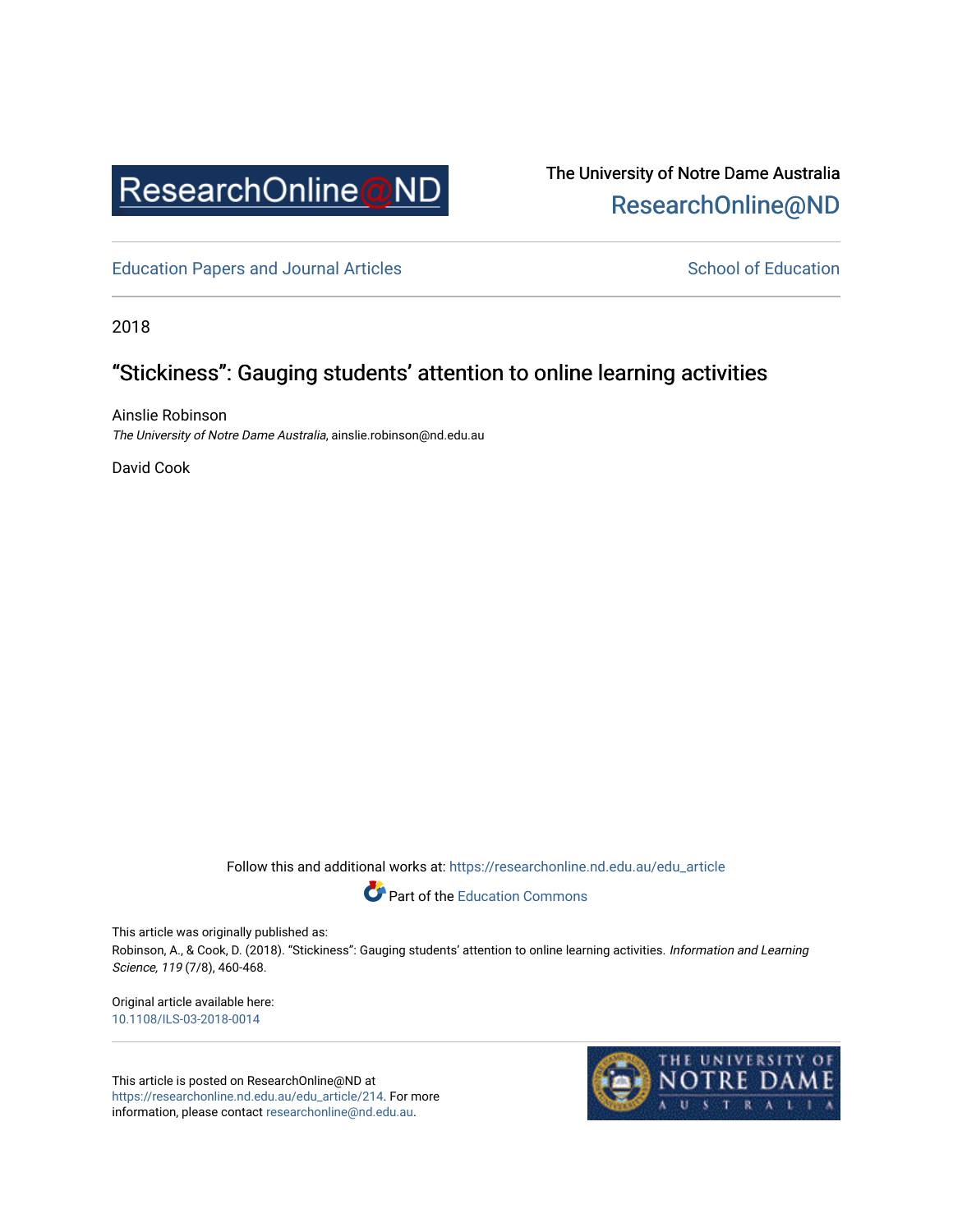This is the author's version of an article published in *Information and Learning Science.*

The final published version available[: https://doi.org/10.1108/ILS-03-2018-0014](https://doi.org/10.1108/ILS-03-2018-0014)

Robinson, A., and Cook, D. (2018) "Stickiness": Gauging students' attention to online learning activities. *Information and Learning Science. 119*(7/8): 460-468. doi: 10.1108/ILS-03-2018-0014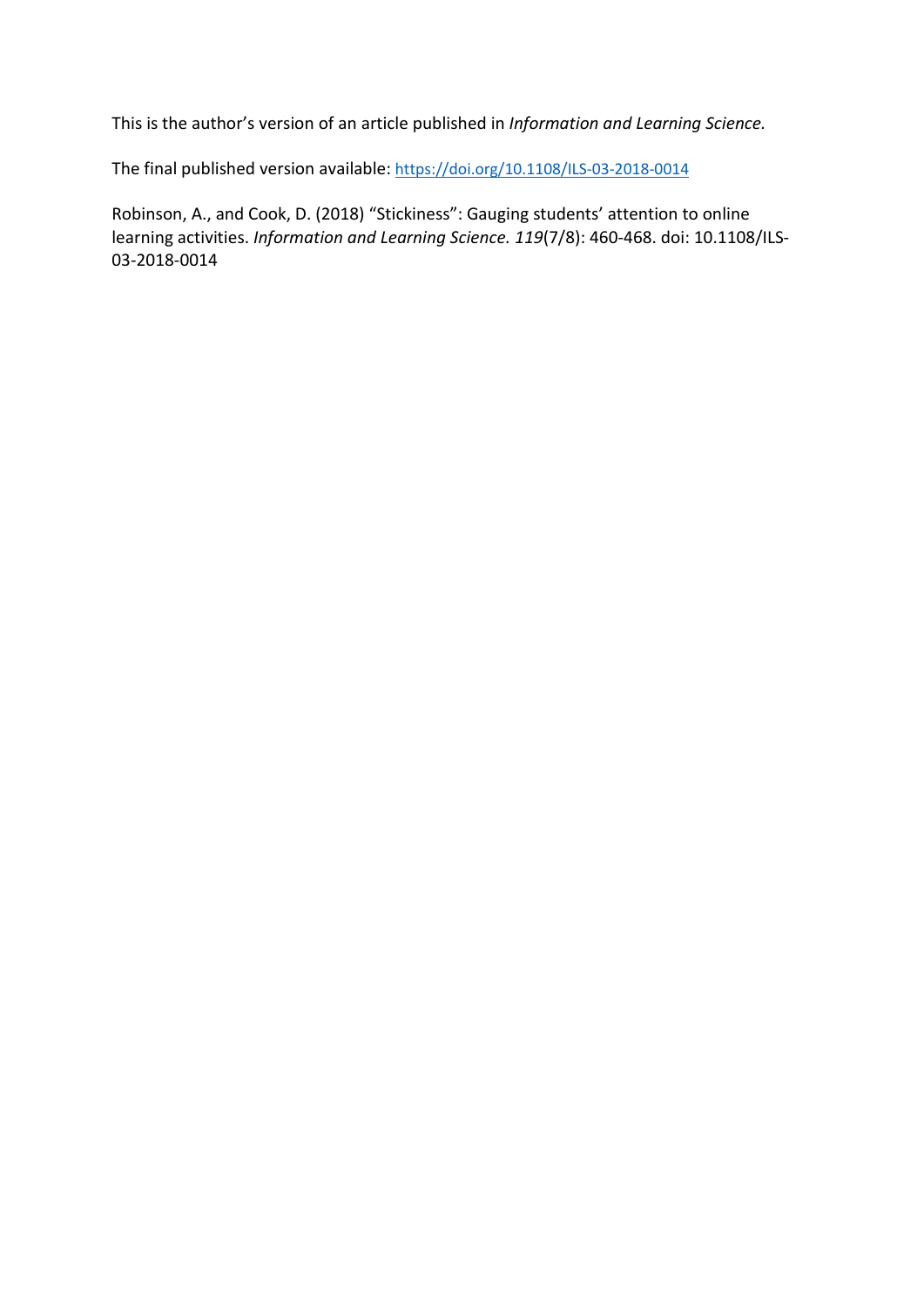# **"Stickiness": assessing students' attention to online learning activities**

Online content developers use the term "stickiness" to refer to the ability of their online service or game to attract and hold the attention of users and create a compelling and magnetic reason for them to return repeatedly (examples include virtual pets and social media). In business circles the same term connotes the level of consumer loyalty to a particular brand. In this paper, the authors extend the concept of "stickiness" not only to describe repeat return and commitment to the learning "product", but also as a measure of the extent to which students are engaged in online learning opportunities. The paper explores the efficacy of several approaches to the monitoring and measuring of online learning environments and proposes a framework for assessing the extent to which these environments are compelling, engaging, and "sticky". In particular, the exploration so far has highlighted the difference between how lecturers have monitored the engagement of students in a face-to-face setting versus the online teaching environment. In the higher education environment where increasingly students are being asked to access learning in the online space, it is vital for teachers to be in a position to monitor and guide students in their engagement with online materials. The mere presence of learning materials online is not sufficient evidence of engagement. This paper offers options for testing specific attention to online materials allowing greater assurance around engagement with relevant and effective online learning activities.

**Keywords:** Stickiness, student engagement, learning analytics

#### **Participation versus engagement metrics**

In order for a student to gain a measurable benefit from a learning experience they need to be present within the learning environment. In the classroom, their attendance may be recorded, they may be required to prepare readings or other activities in advance of the class, they may be called upon or volunteer to offer their ideas, or they may through their physical interactions with the lesson show their interest in the proceedings. While presence in the learning environment is a vital factor in the learning experience, scholarship has shown that impressionistic grading around class attendance tells an incomplete story (Bean and Peterson, 1998). Bean and Peterson (1998) cite concerns that academics use participation marking as a "fudge factor in computing final course grades" and contend that "this phenomenon helps explain why assessment and measurement scholars almost universally advise *against* grading class participation". They conclude that participation grades, especially if impressionistic, are "hard to justify if challenged" (Bean and Peterson, 1998). They do however concede that students can be led to understand the values espoused by engaged participation (in particular oral and collaboration skills) and acknowledge that students will often value elements more if a grade is given (Bean and Peterson, 1998). In this sense, creating a meaningful grade that measures holistic performance in specified desired participation elements would seem preferable to doing away with participation analytics altogether. In the online learning environment, participation is more difficult to observe as a student may log in and log out yet fail to engage with the materials. Just as in a physical classroom where a student may be physically present yet academically disengaged, the online learning environment may fail to maintain students' attention. Thus first level learning analytics such as those advanced by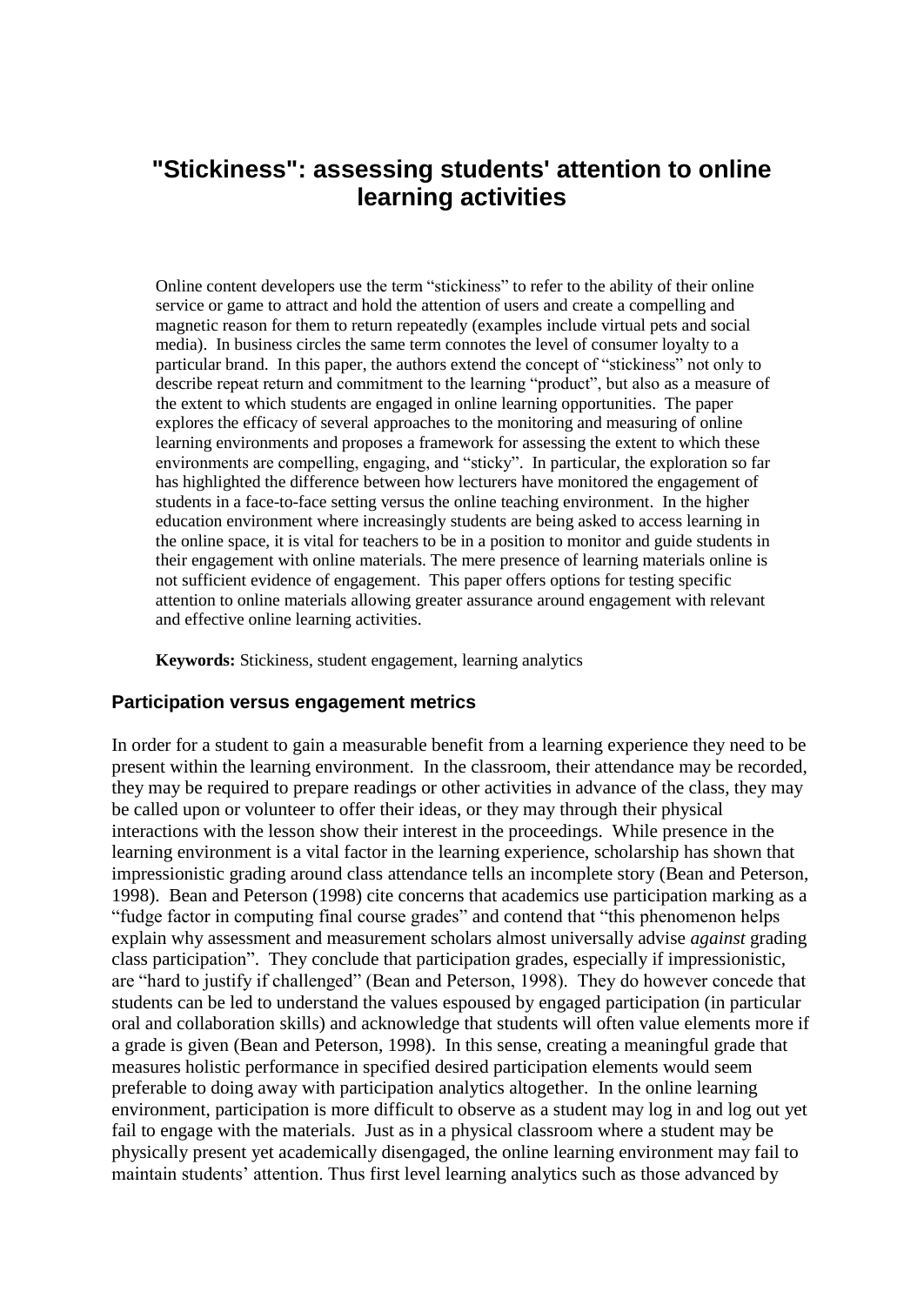Blackboard LMS, which tend to rely on baseline data including entry, exit and length of time in the environment as indicators of "student engagement", may prove as limited as impressionistic participation grades.

Blackboard's "Performance and Retention Dashboard" tracks engagement as a product of a student's course activity, and also monitors login activity, content reviews by a student and their Discussion Board postings (Blackboard, 2015). Moodle's "Engagement Analytics" functionality tracks three indicators: Assessment Activity, Forum Activity and Login Activity, and assigns weightings to each in order to calculate an engagement score for each student that ranks their relative engagement with course content ('Engagement Analytics Plugin - MoodleDocs', n.d.).

While such analytics are valid to a degree and certainly presence within the learning environment is a precursor to any engagement, these analytics provide a very limited and superficial commentary on student engagement and supply almost no detail as to the level of "stickiness" provided by the unit content; the attention paid to the learning experience by the student, or any action or reaction that followed their engagement with the material. Metrics may also show when an assessment was completed, but not speak to the quality of the activity nor to its "stickiness". Similarly, such indicators are poor predictors of repeat engagement (student motivation). Like the disengaged student in a physical classroom, logging in and logging out does not prove much beyond the fact that a student entered and exited the learning environment. Student presence online is therefore at best only the first among many signals of "stickiness" in the online environment.

While passive presence is not necessarily a positive indicator of engagement, the number of active "clicks" likewise may not prove to be a reliable or worthy measure of the effectiveness of the learning materials. In fact, if students equate excessive clicks with overcomplicated or confusing information, they may lose interest. As evidenced by the *Sesame Street* "stickiness" experiments discussed later in this paper, when a programme becomes confusing, the viewer stops paying attention. The authors here argue that the concept of "stickiness" as it has been applied to the digital space more broadly, can be directly applied to monitoring online learning activity of students in a way that will ultimately benefit learning design. To this end, the authors here suggest how a set of important indicators contribute to the "stickiness" of an online unit, and that each indicator must be measured and compared to determine the likely success of the learning experience for the participants. These indicators in turn affect the ongoing design of the unit of study, but the focus of the remainder of this exploration will centre on the analytics associated with "stickiness", veering away from the resultant impact on course design though its significance is duly acknowledged.

## **"Stickiness" defined in the online learning environment**

The concept of "stickiness" holds currency in the technological space. "Sticky" content refers to content published on a [website,](https://en.wikipedia.org/wiki/Website) which has the purpose of getting a user to return to that particular website or hold their attention and get them to spend longer periods of time at that site (Netlingo, n.d.). Website traffic has been traditionally measured in terms of the number of different computers accessing a website in a given timeframe (e.g. Monthly Active Users or MAU) or in terms of page views or "clicks" (e.g. Unique Canvas Page Views). The development of web browser capabilities have allowed developers to gather measurements that track the number of visits by a single user (repeat usage) and their time spent per visit (session stickiness) (MartketingTerms.com, n.d.). Further developments, discussed later,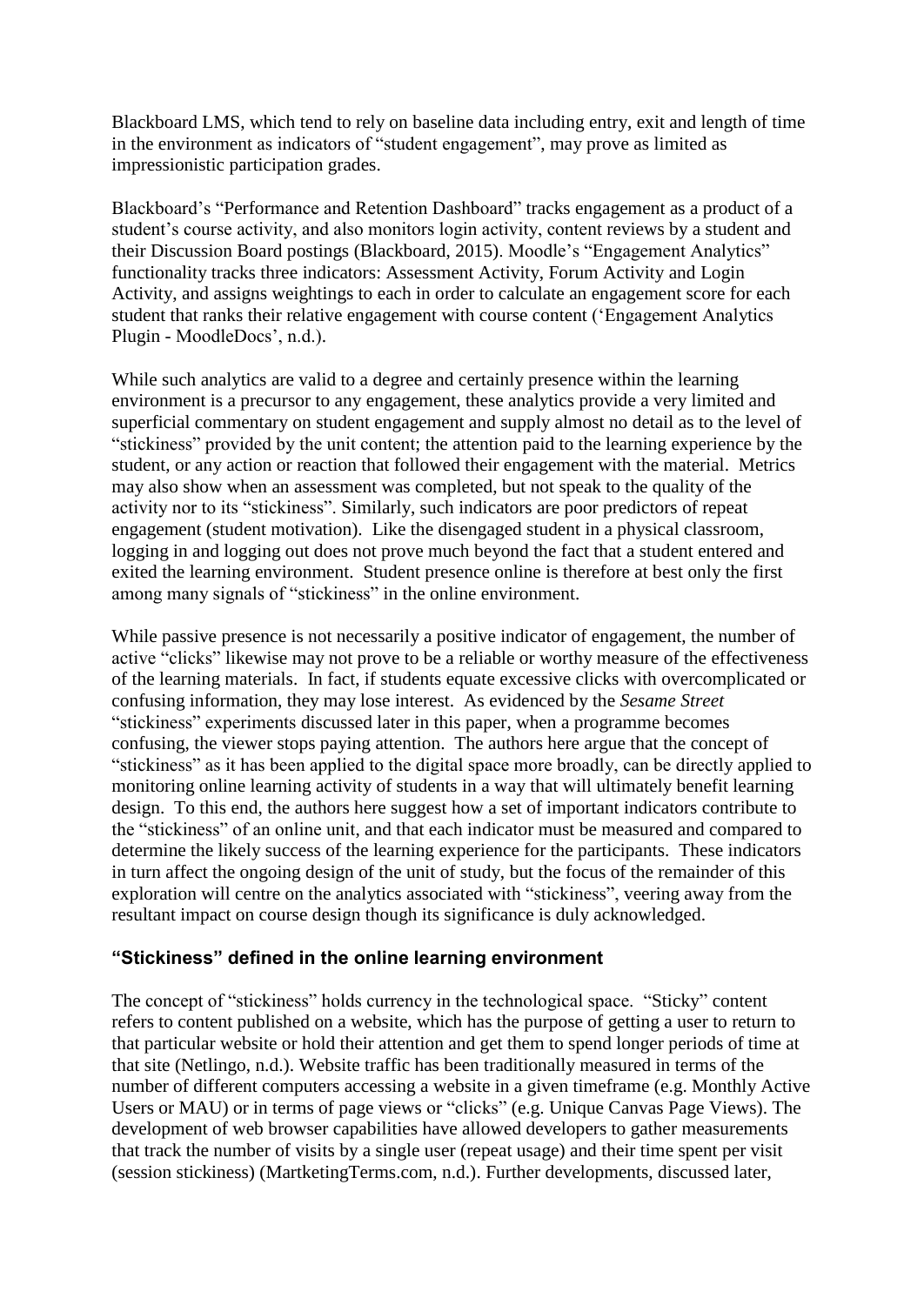leverage technologies such as client-side activity monitoring (mouse movements) and eyetracking technologies. The relatedness of "stickiness" to eyes lingering on or returning to a site is connoted by the term "eyeballs", which refers specifically to the number of visitors to a particular site and competition for the same (Zott, Amit, & Donlevy, 2000).

In common parlance, "Stickiness" connotes the ability for one substance to adhere to another. In some cases (like Sellotape – a UK brand of pressure-sensitive tape used for joining) only one side need be adhesive in order to stick. In other cases (like Velcro - a brand name for a hook and loop fastener) both sides work in equal measure to adhere, with one side not at all being able to serve the purpose of sticking without the benefit of the other. Ideally in a learning environment one wants the "Velcro" sort of relationship, where both the student and the activity each provide the relevant surface to which to adhere; for the student to stick to the learning and the learning to "stick" to the student.

"Stickiness" in itself is not a novel concept in terms of information "binding itself" to a viewer (Gladwell, 2002). Indeed as indicated thus far, "stickiness" is represented by a host of definitions ranging from product loyalty to education. In fact, the latter provides one of the most useful, for our purposes, definitions of "stickiness" in the educational context:

…the messenger matters: messengers are what make something spread. But the content of the message matters too. And *the specific quality that a message needs to be successful is the quality of "stickiness"* [emphasis mine]. Is the message…memorable? Is it so memorable, in fact, that it can create change; that it can spur someone to action? (Gladwell, 2002)

According to Malcolm Gladwell (2002), "the information age has created a stickiness problem. But…examples suggest that there may be simple ways to enhance stickiness and systematically engineer stickiness into a message". Such "systematic engineering" of "stickiness" is vital for the success of online courses as if students' attention is not captured by both the message and the mode, such learning is doomed to failure (as proven by Undergraduate MOOCs such as those produced by Udacity) (Lodge, 2013). The question is, how do we know as providers of online content that students are in fact engaged with the "message" to a degree that "spurs action"? In short, how can we measure the extent of our online materials' "stickiness" where "stickiness" is seen to denote engagement with the content, attention to the meaning, understanding of the import, and the ability to apply or otherwise act on the information learned? Furthermore, which available analytics can assist the measurement process with a view to improving design and also to promoting the effective as well as affective delivery of course materials?

## **"Stickiness" lessons from television metrics**

Children's television promoting literacy in the 1960s (like *Sesame Street*) spent incredible effort in developing and testing episodes for "stickiness". In these experiments, the alternative to the *Sesame Street* session was a series of slides shown in rapid succession on a "distractor machine" alongside the television. The percentage distraction was a measure of the relative time the children spent attending to one or the other devices. An episode of *Sesame Street* would air only if the percentage attention shown by the child previewers was upwards of ninety percent. Such attentiveness measures may assist in the measurement of online engagement today given the multiple "distractor machine" equivalents competing for students' attention. Hence the amount of uninterrupted attention given to online content (as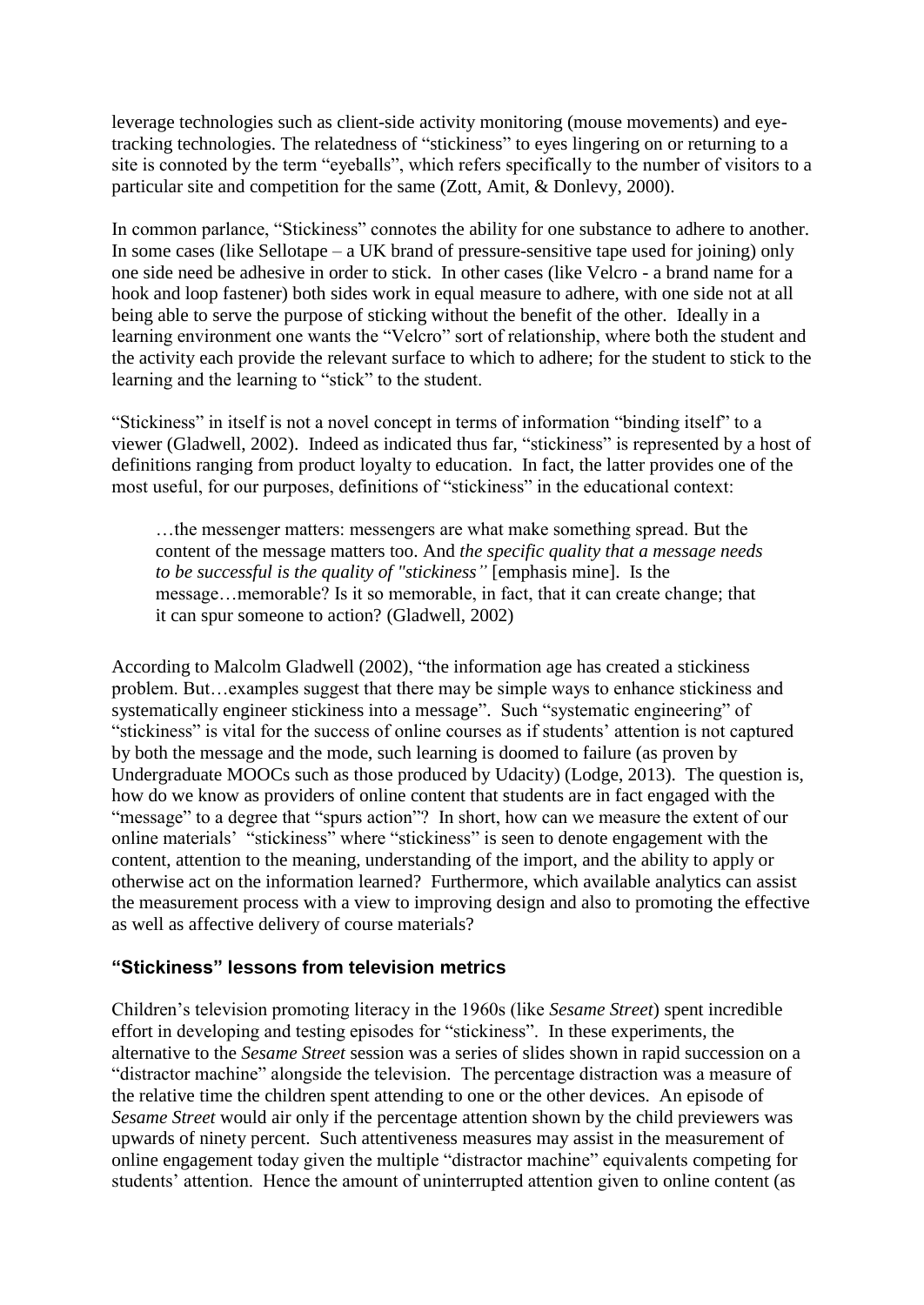opposed to attention given to other "distractors") may be one indication of the "stickiness" of online course content. Valuable metrics in this space may include registering when students log out or simply "click" out of the online course materials or as posited further on in this paper, the actual time students spend reading or viewing the learning products provided without disengaging. The key outcome for the researchers of the *Sesame Street* programme, and one from which online course designers can learn today, is that if the children were interested they would pay attention to the educational information and if the information were confusing, they lost interest (Gladwell, 2002). In addition, they discovered that the type of attention paid by children to the programming was quite different to that which the adult producers and their advisors had predicted would engage children. What they managed to achieve from these extensive studies was the ultimate in "stickiness"; a programming formula that has arguably improved the pre-school literacy of generations of children globally. What higher education, and in particular online learning, can learn from these experiments (especially given the direct application of a technological environment by which the learning is transmitted) is that clear, direct and interesting messages hold the attention of the viewer, while confusing information or narrative repels interest (Gladwell, 2002).

Beyond this discovery, the makers of *Sesame Street* also explored another question: were the child viewers taking in the lesson or just enjoying the Muppets? In one experiment, Harvard University School of Education in 1975 used an infrared Eye View Monitor to track eye movements in a large number of pre-schoolers sitting close to the screen. In the first experiment, a simple range of blended letters appeared in sequence across the middle of the screen and the Muppet character moved along the line dealing with each letter in turn to sound the word. This method proved successful with the children all tracking the letters from left to right and holding on each letter where the Muppet paused. They were attentive, engaged and performing the eye tracking associated with the process of reading. In a second experiment, the letters were lower on the screen and the letters moved closer in towards the centre of the screen as the Muppet characters created the word. This second activity was a dismal failure simply because the Muppet demonstrating the lesson (Oscar) was too distracting. Oscar was effectively hyperactive and held a number of objects. The children missed the message entirely (Gladwell, 2002). The lesson to be learned here in online learning is that the background to an activity needs to promote the outcome not distract from it or the participant will overlook the significance of the information. In addition, active interaction proved engaging, and when participants were asked to become physically involved, attention soared. Writes Gladwell (2002); "…the more [people] are engaged in…something — intellectually and physically — the more memorable and meaningful" (Gladwell, 2002). Repetition was another key feature; though perhaps one to be used advisedly with adult learners who require the presentation of information in "similar but not duplicative environments" (Kenner & Weinerman, 2011). The overarching message from the children's television research is nevertheless clear: structure and format of the material can enhance "stickiness" (Gladwell, 2002) and the extent of this "stickiness" can be reliably measured (and thereafter predicted). Furthermore, measuring and monitoring "stickiness" within the target audience is crucial to long-term success:

We all want to believe that the key to making an impact on someone lies with the inherent quality of the ideas we present. But in none of these cases [presented by Gladwell] did anyone substantially alter the content of what they were saying. Instead, they tipped the message by tinkering, on the margin, with the presentation of their ideas…The line between hostility and acceptance…is sometimes a lot narrower than it seems...The lesson of stickiness is [that]...there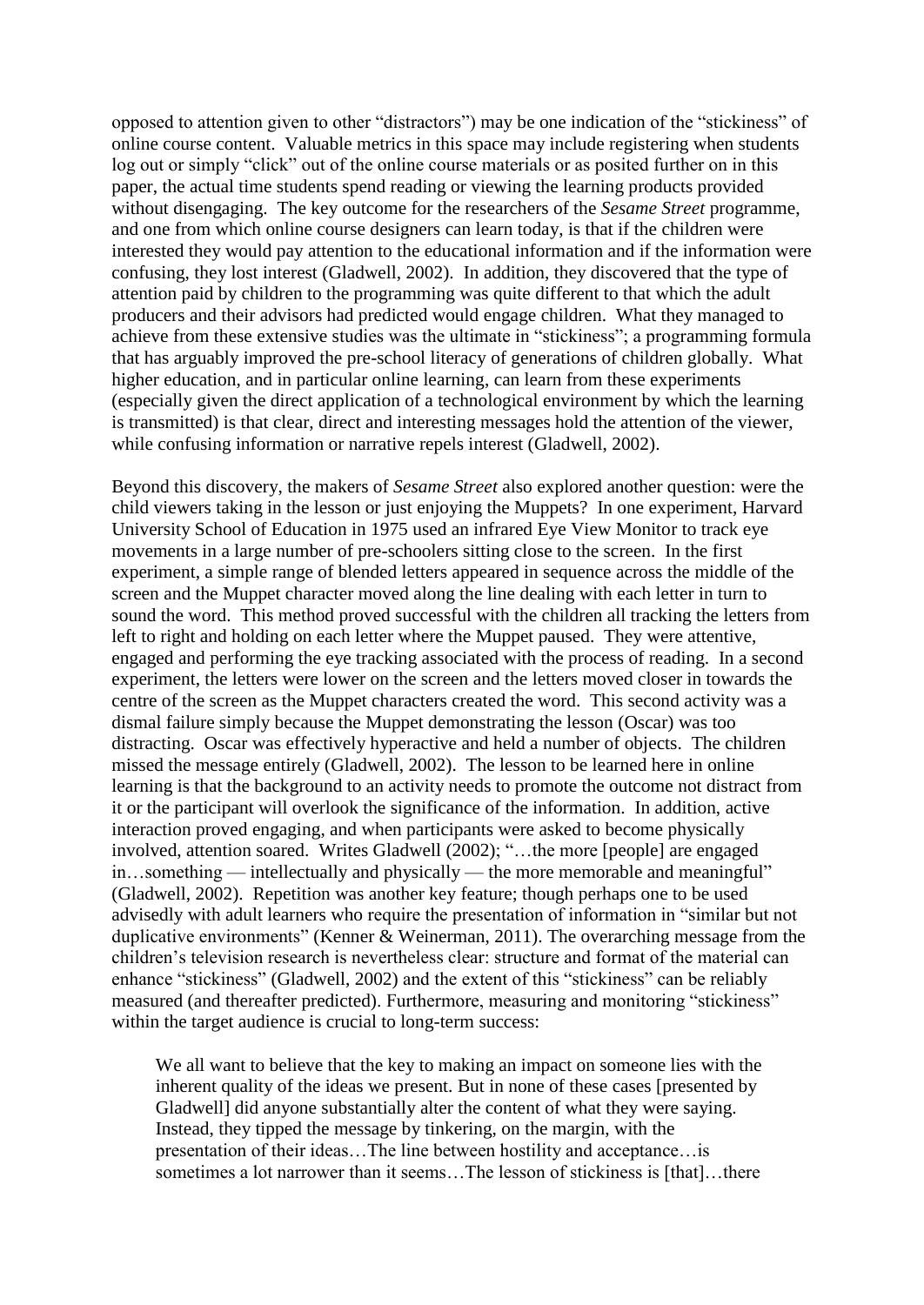is a simple way to package information that, under the right circumstances, can make it irresistible. All you have to do is find it (Gladwell, 2002).

# **"Stickiness" lessons from Cycling**

Most would be familiar with speed races in cycling where speed earns the frontrunner the coloured jersey and the goal is to win against a competitive field. By contrast, online learning is less like a sprint and more like the cycling equivalent of the *randonnée*, which is a journey characterised by flexible start times, multiple options for diversions, pit-stops and "personal bests". The central focus of the *randonnée* is strategic participation; achieving a set goal (usually a destination or set distance) is important, but the greater achievement is the enjoyment of the journey according to one's personal mapping as to how the journey will be completed. Strategy plays a vital part in achieving the overall aim, as does having the right equipment, understanding the conditions and organising a support crew. However, one cannot "win" simply by speeding through and arriving at the destination; in fact, if one arrives too early the "penalty" may be waiting around while the rest of the riders take the suggested time to become fully immersed in the experience. Its objectives are not race checkpoints, but the experience of the space between them.

In online learning, as in the *randonnée* event, the experience is somewhat marred (or at least does not present its full potential to the participant) when speed defines the experience. Likewise dashing through an evaluation without strategic preparation seldom benefits the participant. Flexibility as equated to speed in an online course is therefore not a very useful measure of student engagement. An important and central recommendation is that reviewers should avoid inferring that faster (or slower) than average readers are less engaged with content, and rather consider the 'time-to-read' metric as only one of several indicators of student engagement. Participation measured against performance goals on the other hand may prove to be a much better starting point for illuminating the "stickiness" of an online programme.

# **"Stickiness" lessons from web-based training**

Designers and developers of web-based training share a common goal with media organisations: both seek to retain attention and encourage action from their participants. The greater lessons for online learning come not from the traditional web-based analytics measuring "visits", but from the more modern metrics used by cutting-edge web training that seek to quantify what viewers *do* while in the information environment, and their resultant action.

Popular online content providers *Medium.com* and *Upworthy* measure success differently to traditional online metrics. To assess whether visitors are truly engaging with their site's content, they express the core activity of their consumers not as "viewing" or "visiting", but as "reading" and "watching". To do so, they gather a "primary metric" concerning the "Time To Read" (TTR) or "Attention" to their content (Davies, 2013; Upworthy Insider, 2014; Williams, 2015). Rather than "monthly active users" and "page views", content success is measured in "minutes", and whether readers scroll to the end of an article. By reviewing and adapting their content to their analyses, they seek to optimise the time that people spend reading, expressed as a TTR score, rather than simply encouraging more views. These publishers also set a target for the "Expected Reading Time" of an article to differentiate between readers who might quickly skim an article, compared to those who absorb the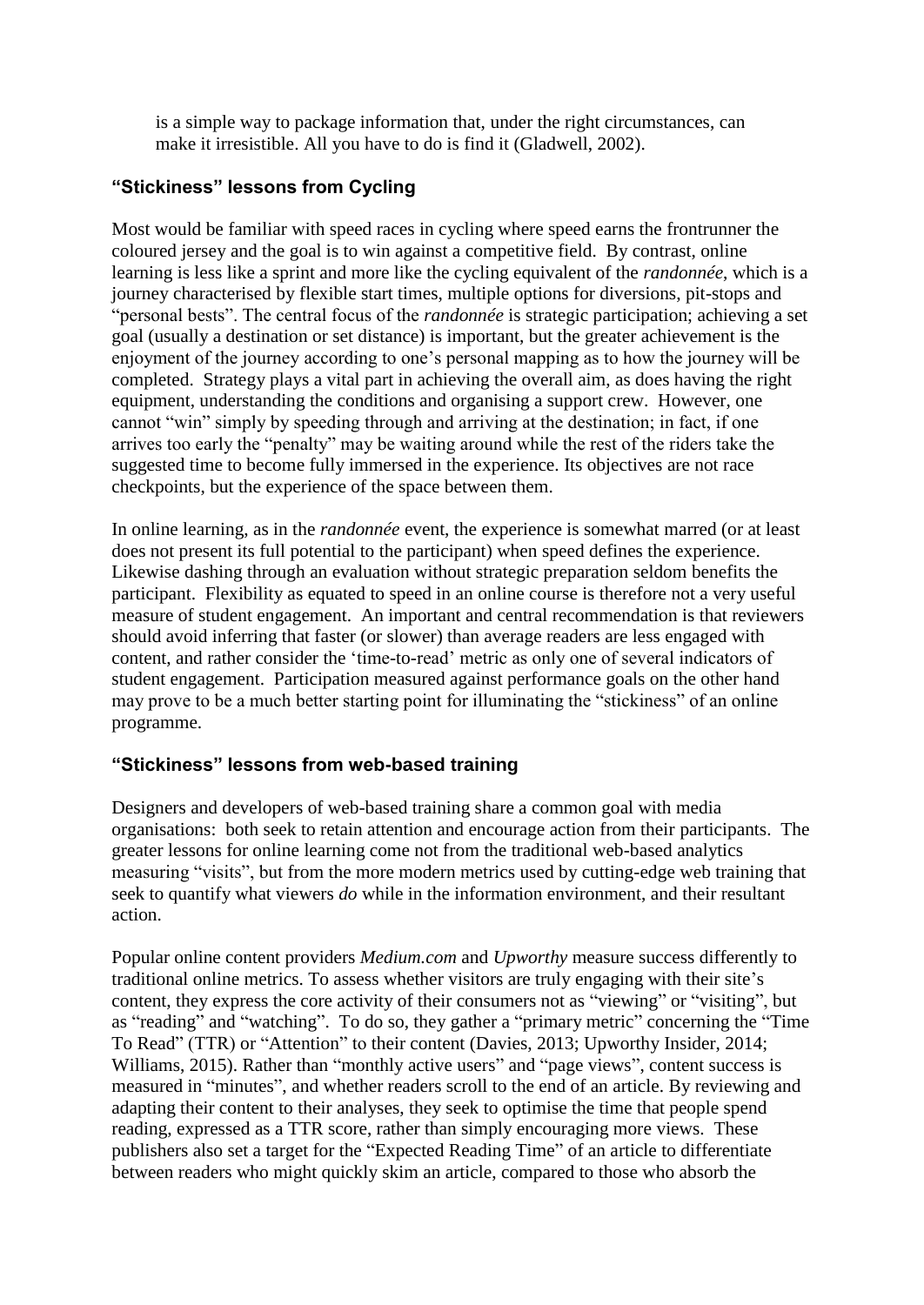content at a more leisurely pace. *Medium.com* seeks to understand how long it takes the eye to register a message, and the optimal length of a post in order to maximise its TTR metric. By monitoring how a reader uses the browser it collects statistics about when a reader starts, pauses and eventually stops reading its content.

*Upworthy* builds upon a basic "Time On Page" metric to gather additional signals from the user's mouse movements, video player controls and browser environment to confirm whether the user is truly engaged with the content, or has been distracted and is no longer interacting with the materials. It further assesses whether an article is shared, liked or commented upon as a sign that the content was "satisfying and rewarding" or "boring". The *Upworthy* approach supports a definition of engagement, which moves beyond attention and coverts interest into action and reaction. Merely measuring the amount of interest shown toward a particular piece of content does not measure whether it is engaging and "sticky". It is only when viewing this metric in association with other action and reaction indicators that one can surmise that a message has "stuck".

## **"Stickiness" lessons from attention tracking studies**

If conversion of information into participant action is acknowledged as a desirable even optimal outcome of engaging with learning materials, and therefore a true indicator of "stickiness", then attention tracking may provide a useful analytic for evaluating student engagement with online courses. The aim is to attract the viewer's eye to hover longest over the most important information, or information that is a call to action, given that conversion of information (or in educational terms, the application of knowledge and skills) is paramount.

Developers of online content seek to understand where a user's attention lingers by gathering data about the location of the user's gaze or mouse pointer on a page. This data is often communicated in the form of a heat map. Heat maps in web pages show up as blocks of colour (like auras) based on the eye or mouse movements of the viewer and can be measured both for time and intensity of viewing. Heat maps easily communicate, for example, that embedded information (such as a video) was more likely to attract the participant to click on it than a hyperlink to the same content. The lesson in this case is that analytics can assist in understanding how to guide participation of the user by designing the materials to signpost where they next need to direct their attention. For example, analysis of eye-tracking reveals a dominant 'F-shaped' reading pattern for web pages, which helps content designers better understand the tendency for English-reading users to scan the left side of the page, and the first few words of each line, before deciding if the page is worth their attention (Nielsen, 2006). Significantly for universal designers, users of right-to-left reading languages display the reverse behaviour, singling out the right of screen for special attention (Ciotti, 2013).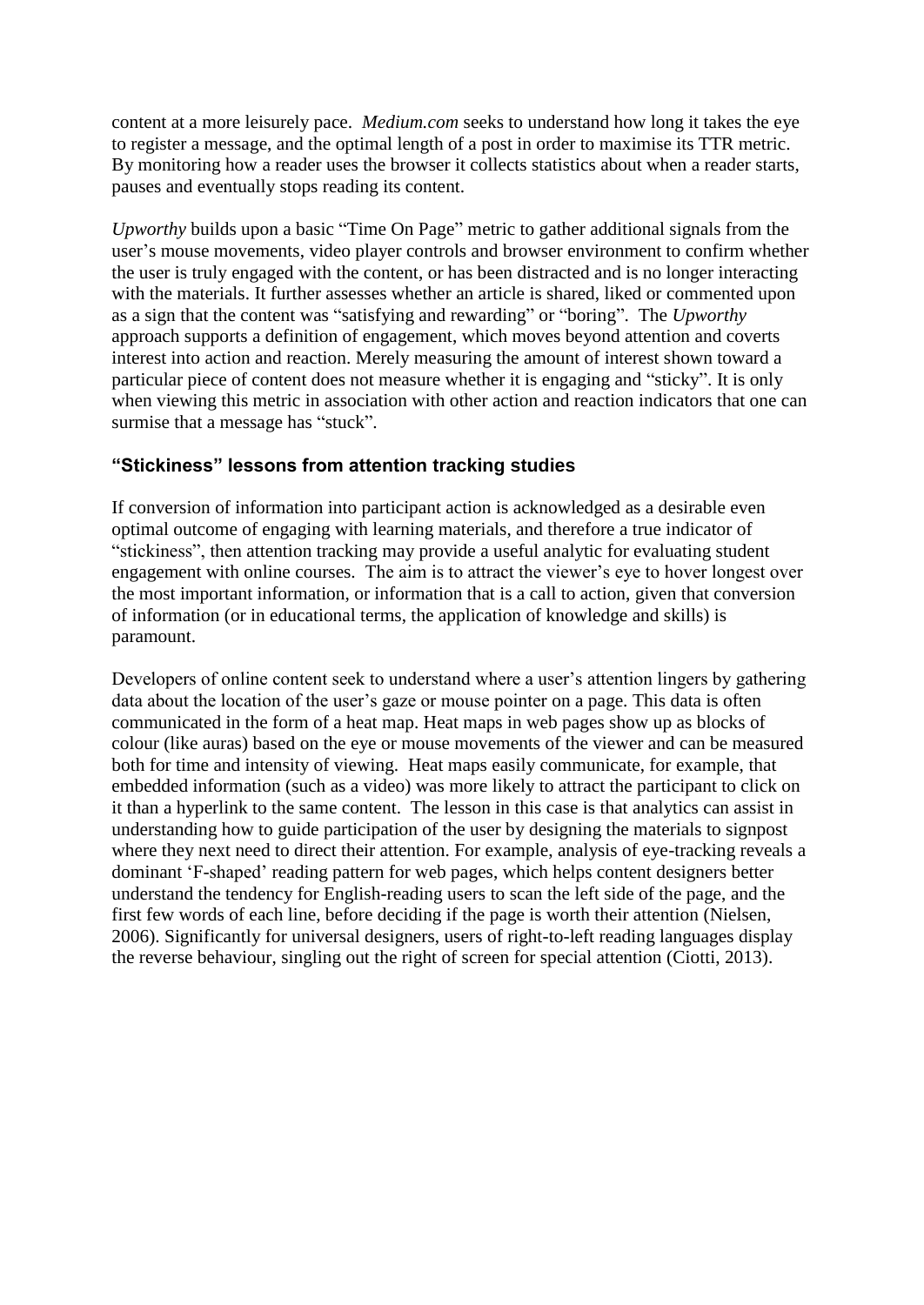

**Figure 1 - F-Pattern Heat Map (Nielsen, 2006)**

Heat maps have assisted in demonstrating that participants are not necessarily dissuaded by the length of the materials presented so long as they remain informative and engaging. Thus the common web page design principle that readers avoid scrolling "beyond the fold" is not applicable; it is better that the viewer has all the information they require before being asked to participate in interactive or assessment activities even if it means scrolling the page. Finally, heat maps show that while participants are willing to give considered attention to an online article or otherwise lengthy piece of information, instructions and announcements should be brief and concise so the message is attended to and received (Ciotti, 2013)

It is more difficult, though not impossible, to gather these next-level attention tracking metrics, but it does behove academics to employ the lessons of web-based training given the similarity of the product and the necessity to convey a clear and engaging message to students. Attention tracking facilities may be as simple as adding additional browser tracking capabilities into an existing LMS, or as advanced as lab-based eye-tracking systems. The lessons explained above can clearly have a positive impact on online design and the metrics used also have import for online delivery in higher education. Adoption and adaptation of such metrics to the educational environment will net improvement in curriculum design, delivery and overall engagement of students.

# **Drawing the lessons together into a new metric for measuring online engagement**

By measuring and combining these observations, it is possible to quantify the extent to which a student is engaged with content, and to infer the "stickiness" of that content. "Stickiness" may be measured by observable Attention, Action and Reaction metrics, for instance:

- Attention: Clicks, Logins, Time To Read.
- Action: Discussion Board Posts, Chat Room Messages.
- Reaction: Grades, Satisfaction Surveys, Grading.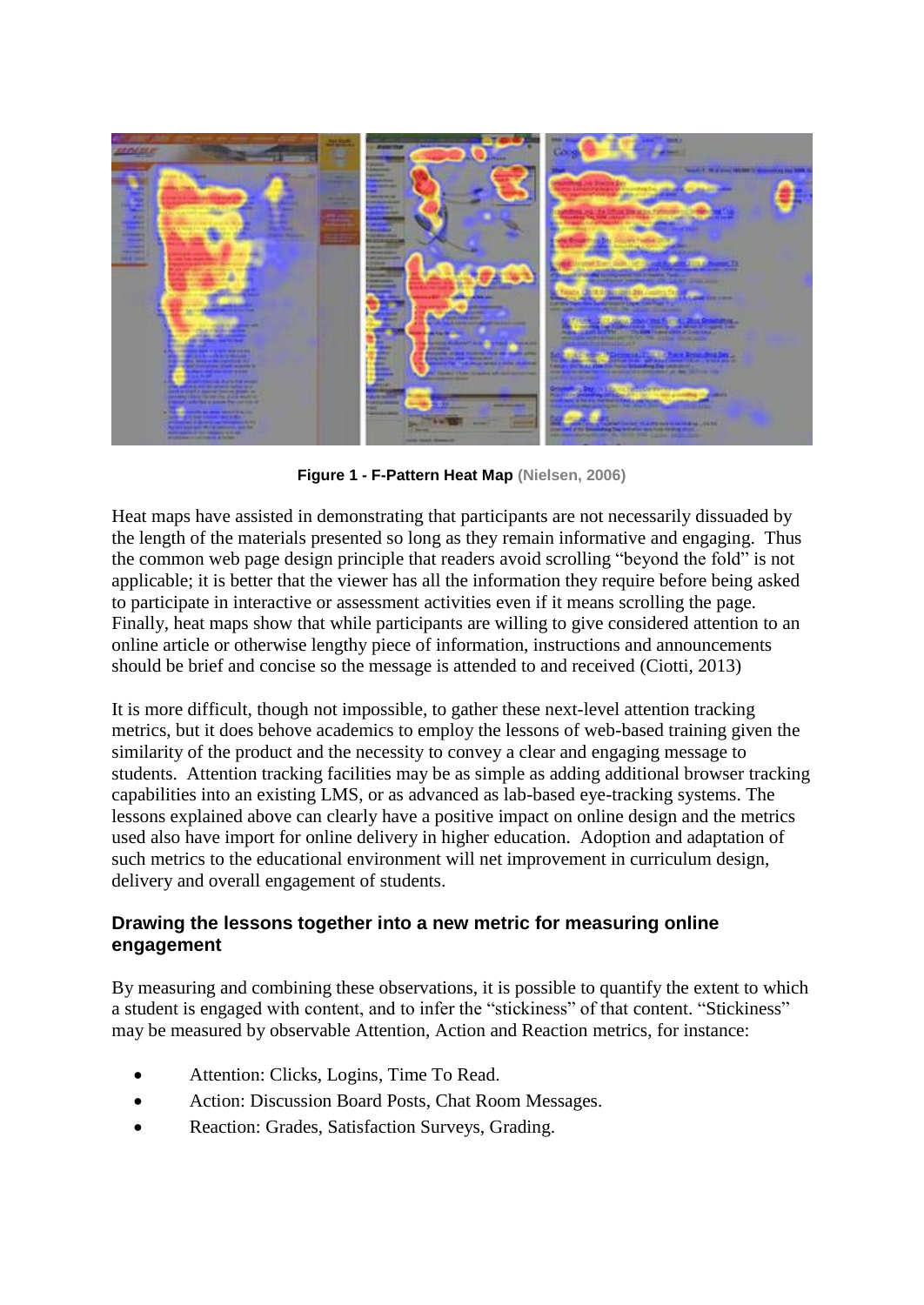While each metric in isolation informs a different perspective, taken together, the metrics may help to assemble a three-dimensional picture of student behaviour, similar to that which an experienced educator might gather in a classroom setting. Such an amalgamated metric can begin to answer the questions: to what extent is the student firstly paying attention to the content, secondly engaging in actions that demonstrate understanding, and finally achieving a positive attitude and improved grades?

Any implementation of such a measurement will need to be customised to the capability of the tracking and reporting systems available to the educator as sophisticated devices such as eye tracking functionality are not widely available. However, a simple "stickiness" score may be assembled from commonly-available metrics namely, a combination of a time to read (TTR) score, action metrics and reaction metrics.

By comparing actual TTR with "Expected Time To Read" (ETTR), educators may measure a student's overall Attention. Then by relating the TTR score to the frequency and volume of discussion board posts (both in posts and words), a student's "Action" may be measured. Further, by referencing that student's grades and disposition, a "Reaction" measure may be built.

In the classroom, a teacher is able to increase student engagement by increasing student activity. In designing an online course, there is usually a requirement that an assessment (quiz) is undertaken to verify knowledge, but unless there are active student initiated discussions, and a way of gauging the affective impact of a course (whether students are 'smiling or 'frowning' at their computer or tablet screens) then an engagement assessment is incomplete and uninformative. Analytics that monitor both effective and affective engagement can assist academics to build online courses that not only command attention, but prompt action and improve a student's ability to retain the learning. (Johnson, 2012).

Engagement measures should take into consideration the extent to which they encourage action amidst community; "engagement is more than the actions of a single actor; it is about social groups and reciprocal action and responsibility" (Churchill, 2010). In the educational context, it is important that students receive feedback and ongoing support not only from classmates, but also from teaching staff. Greater student participation in discussion forums generally increases their pass rates and grades, and active involvement by teaching staff in these fora increase the amount of time students invest in online activities. Further, by fostering a sense of community within the cohort, as well as encouraging contact between students and faculty, universities can increase student engagement (Beer, Clark, & Jones, 2010).

For example, Student A may spend 15 minutes reading an article expected by course designers to take 15 minutes to read. As a result, they may be assessed to be engaging with the content item entirely as expected, and be scored as 'fully engaged' - 100%. Subsequently, they post 3 separate questions on the class discussion board and respond twice to other students, averaging 30 words per post (where the typical activity is 2 posts of 15 words). They further register an A grade in the course and post an overall "satisfied" self-score with their learning.

Student A's interactions illustrate the two-sidedness of "sticky" content. Through the measurement and codification of engagement, educators may diagnose the extent to which a successful learning outcome is attributed to engaging content, or a student's responsiveness to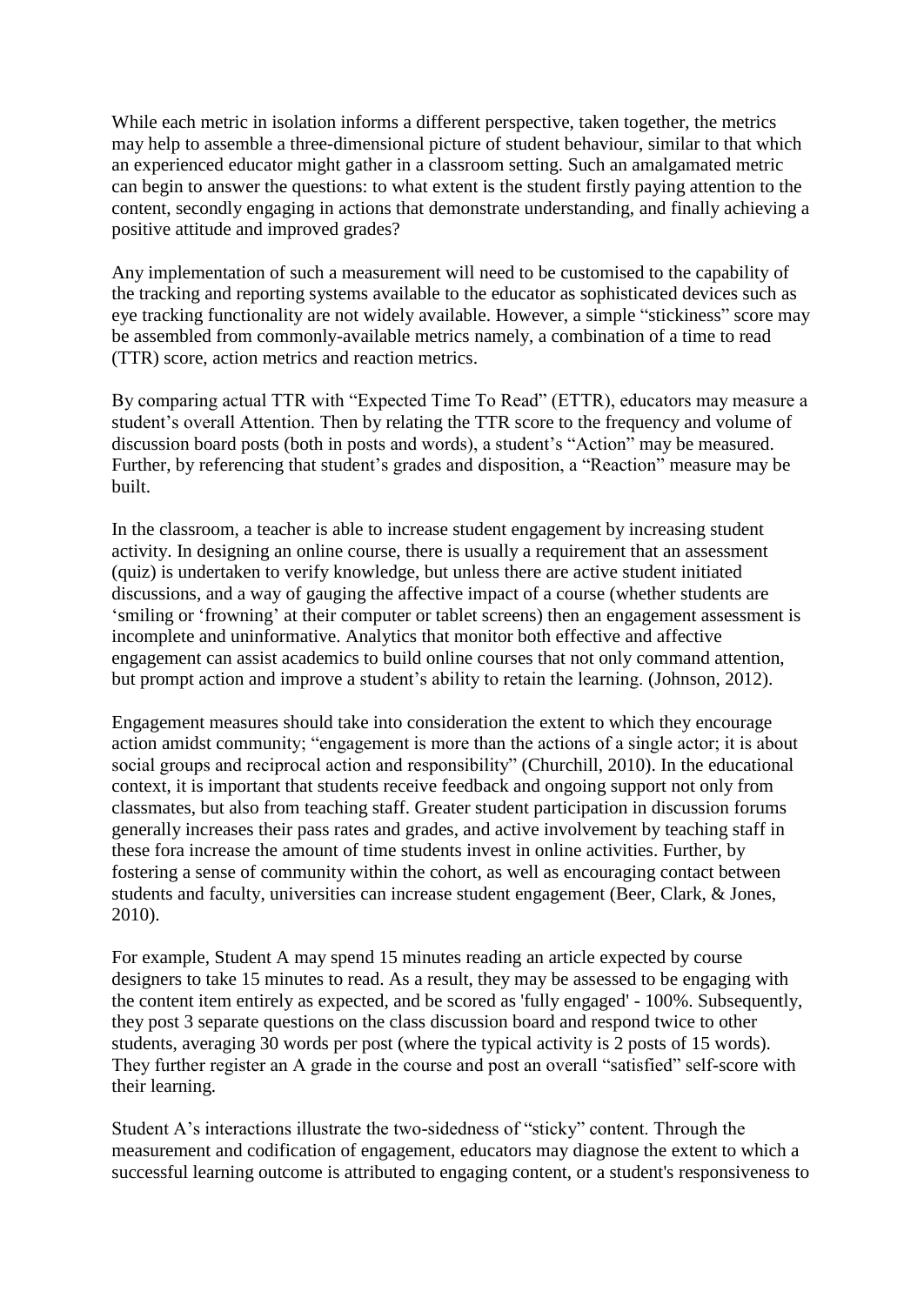it, or the Velcro-like interplay of both. In this best-case example, the student's observed learning behaviour was in line with the expectations embedded in the course design, and, critically, moved beyond attention into action that displayed deep, and rewarding, engagement.

A second Student, B, may similarly thoroughly engage with the content, but fail to act - a one-sided example of "stickiness". Their subsequent satisfaction and grade (reaction measures), aggregated with other students in the same course, would provide a useful diagnostic tool to determine if it is the quality of the content or the cohort that is driving the learning outcomes - which side of the Sellotape is being sticky?

Student C's experience exhibits poor "stickiness": measured as spending 7 and a half minutes reading the same article (50% engagement) and uploading a single post of 5 words to the discussion board (below average action) resulting in a C grade and an "indifferent" selfsatisfaction score (reaction). It is clear in this case that the learning has not "stuck" - and suggests limited adhesion on both sides of the interaction.

Worthy of note is the fact that individual student scores in isolation are less valuable than they are together. Using groups of students' data to build a cohesive picture of engagement and moreover, to approximate the perceived "stickiness" of the online activity, is what is at stake in this particular approach.

These metrics may be gathered with minimal LMS customisation, and adjusted in response to student behaviour and educators' observations. They can also have the embedded benefit of measuring students' self-efficacy if the Reaction metric goes beyond a simple score pertaining to satisfaction that asks students to rank overall *confidence* in applying the new knowledge or skills presented in the learning module.

## **Conclusion**

Developers of online learning can learn much from the measurement of "sticky" indicators of their online content. Like game developers or social media sites, online educators should be concerned with the ability of their courses not only to educate, but also to encourage and motivate students to "stick with it" to the end. A "sticky" course will encourage students to revisit and complete their learning using similar audience-building techniques to those used by popular websites. Educators can assess the stickiness of their content by monitoring both the attention their content generates, and the extent to which it provokes action by the student producing desirable actions and reactions (effective and affective outcomes). During both the design and execution stages of online learning, educators who consider the "stickiness" of their content can expect more engaged, motivated and successful students who succeed because of, rather than in spite of, their online engagement.

## **References**

Beer, C., Clark, K., & Jones, D. (2010). Indicators of Engagement. Presented at the Ascilite 2010, Sydney. Retrieved from http://www.ascilite.org/conferences/sydney10/procs/Beer-full.pdf